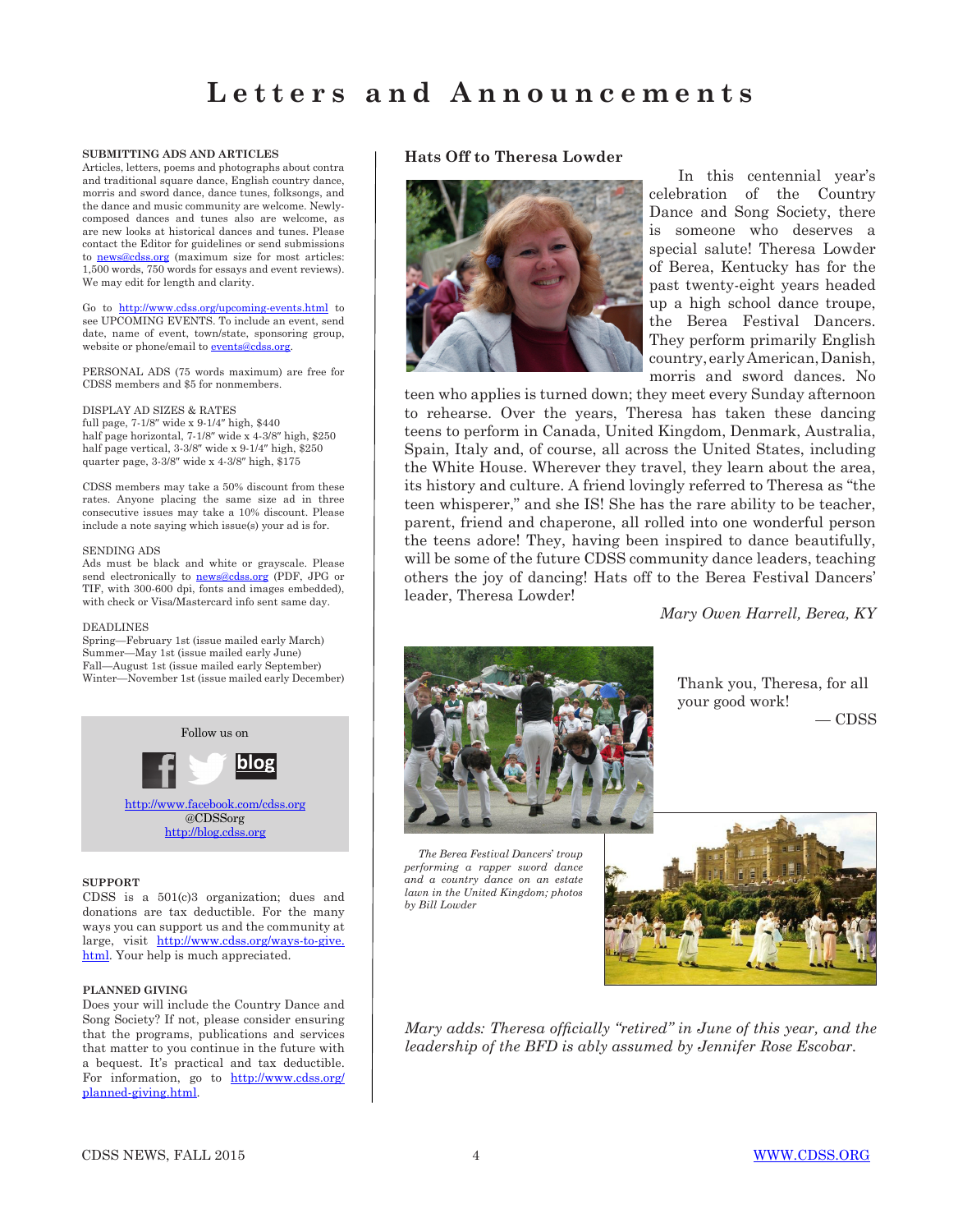### **Aye, Aye, Captains!**

I have a new job with CDSS, and I'd like to tell you how exciting it is! I set aside time one evening a week to make phone calls to local CDSS affiliates in my region to talk with them about how things are going in their communities and share with them resources available from CDSS. I also talk about ways they can connect with the Centennial celebration this year and be more connected to the wider dance music community. It's a pleasure to talk with folks around my region who are passionate about music and dance, willing to work to keep their communities healthy and connected, and eager to be part of the larger picture.

Many of us get so busy in our local work that we forget the wonderful resource CDSS can be. The most rewarding calls are the ones where I can help connect a community to ideas and resources to help solve a problem or initiate discussion of an important issue. It's great to be more aware of how many of us are giving time and energy to keep our communities vibrant! Many of my contacts report that they are already involved with Centennial projects. ("Yes, we are already a Passport to Joy destination!") Others are happy to learn about how they can participate. Some have ideas and suggestions for me to convey back to the CDSS office. ("Wouldn't it be a good idea to have a regular regional conference so we could stay connected with other groups in our area?")

To facilitate more visibility for CDSS and help strengthen connections, we have organized a team of regional volunteers to help the CDSS office and to build a regional network of motivated, visible CDSS promoters. We look for volunteers who are passionate about CDSS and the wider dance community, and who enjoy interacting with people. Our job may change as this project develops, but at this point, we have been recruiting folks who are willing to make regular phone calls to affiliates to share information and to encourage them to share their stories and experiences.

Each "regional captain" is given a group of affiliates with whom to build a relationship. Once we have made contact with the right person (the one who can speak for the local community), we call them periodically to check on how things are going and to encourage them to participate in Centennial projects. This is an efficient way to get information from many groups and update the CDSS office on what is happening around the country.

Project manager Mary Wesley gives us support, talking points about the latest projects and ways to become involved, and a forum for connection and communication among captains. As a pilot project, we are looking for feedback, suggestions and better ways to be effective in our communication.

We're imagining this Centennial year as an opportunity to honor community heroes and collect our joint histories, to celebrate the best of what we do—song circles, fiddle sessions, dance parties, contra proms, family gatherings, and May Day mornings and to visualize a future where more people than ever share the joy of our participatory arts.

Please let us know how this program is working for you. Have you been contacted by a regional captain? (All regions are not yet covered.) Would you like to be a regional captain? Can you suggest a way to improve our program so we can be even more effective? Feel free to contact Mary Wesley [\(mary@cdss.org](mailto:mary@cdss.org)) or Gaye Fifer ([gayefifer@gmail.com](mailto:gayefifer@gmail.com)).

*Gaye Fifer, Pittsburgh, PA*

### **Education Department Notes**

This past May, Rima Dael, Linda Henry, Nils Fredland and I gathered with teachers from the Amherst/Pelham (Massachusetts) school district for a dance workshop. Eleanor Lincoln, music and movement teacher in the district, reached out to the CDSS Education Department, hoping to get support for her goal of adding traditional dance to the music and physical education curriculum for grades K through 6. After stimulating meetings with Eleanor and her colleague, Anne Louise White, we decided to create a pilot program to help the teachers learn dance vocabulary and concepts appropriate to each grade; model the process of teaching dance; and to develop calling skills. Nils was our workshop leader, and Linda and I played music, and provided each teacher with a CD of tunes. Nils taught plenty of variations on a small group of dances, which the teachers could use as their students developed both social and movement skills. By all accounts, the workshop was a success. Teachers without prior calling or dance leading experience reported that they were able to teach the dances quickly, using Nils's strategies and repertoire.

Building on this, we have two more regional workshops planned for the fall: in Pittsfield at the Kids4Harmony program run by Berkshire Children and Families, and at the Muddy Brook Elementary School in Great Barrington. If you, or someone you know, are interested in learning more or would like us to visit your school, please contact me.

> *Pat MacPherson, Director of Education CDSS* [pat@cdss.org](mailto:pat@cdss.org)

*The workshops are funded by donations to CDSS via Valley Gives, 2012-2014.*

*(Letters and Announcements continue on page 22)*